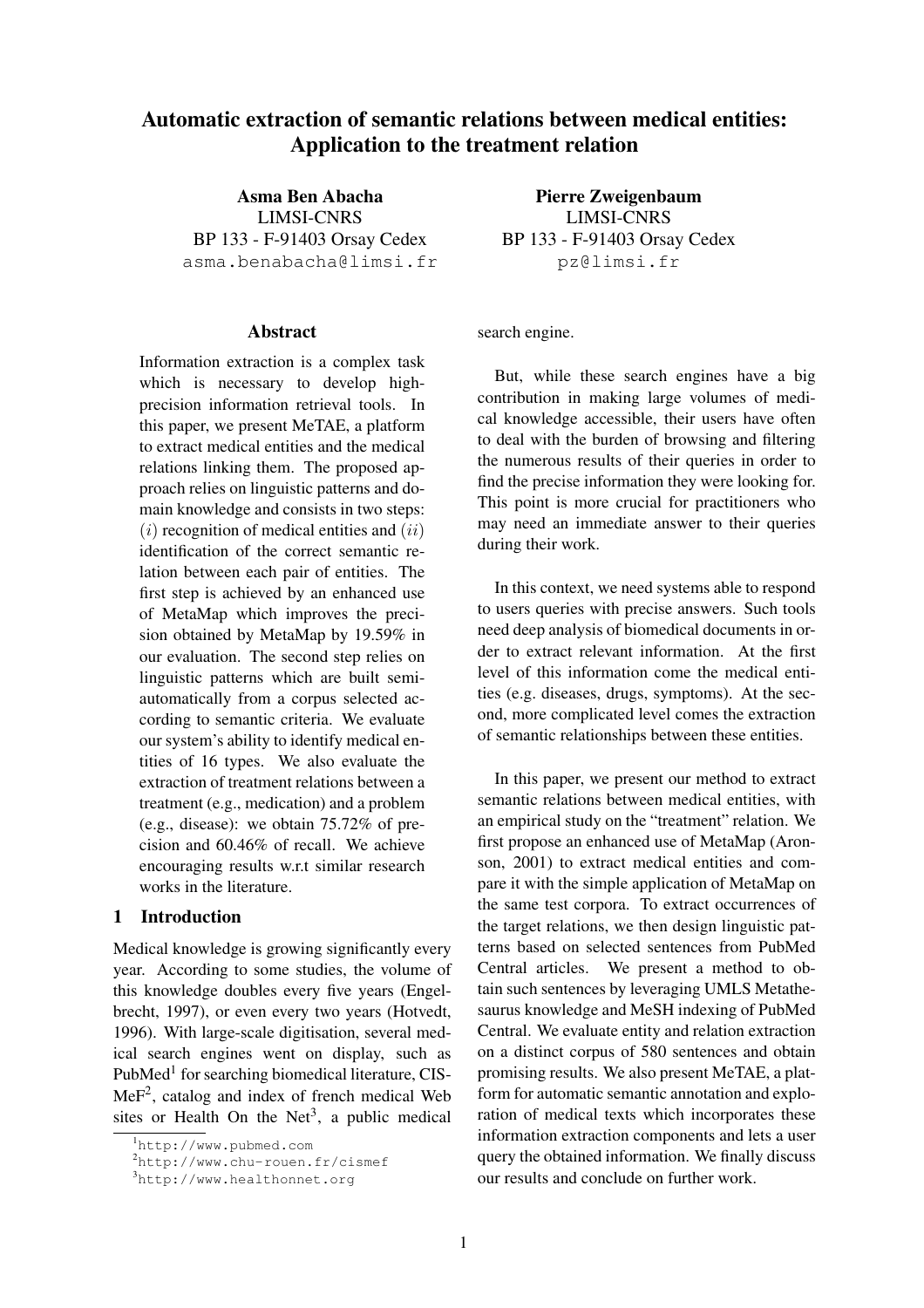## 2 Background

The reference tool for medical entity recognition is MetaMap (Aronson, 2001), a system which maps medical text to UMLS concepts. Using MetaMap therefore provides a strong baseline to start with. MetaMap is able to identify most concepts in the titles of articles from MEDLINE (Pratt and Yetisgen-Yildiz, 2003). (Meystre and Haug, 2005) obtained good precision and recall measures (resp. 0.753 and 0.892) with an approach based on MetaMap for extracting "medical problems".

However, the use of MetaMap leads to some residual problems at two levels:  $(i)$  in the segmentation and the extraction of medical entities: MetaMap considers some general words and some verbs as medical entities (e.g. best, normal, take, reduce) and  $(ii)$  in the categorization of medical entities: MetaMap may propose several concepts for the same term as well as several semantic types for the same concept. We address these two issues in our system by performing independent segmentation of the text given to MetaMap, then imposing constraints on the semantic types of concepts it detects.

Domain-independent relation extraction has been studied by a wide range of approaches which can be classified in four categories. Statistical approaches based on term frequency and co-occurrence of specific terms (Hindle, 1990), machine learning techniques (Zhu et al., 2009), linguistic approaches (Hearst, 1992) (e.g. using manually written extraction rules) and hybrid approaches which combine two or more of the preceding methods (Suchanek et al., 2006).

In the medical domain, the same strategies can be found but the specificities of the domain led to specialised methods. (Cimino and Barnett, 1993) used linguistic patterns to extract relations from titles of Medline articles. The authors used MeSH headings and co-occurrence of target terms in the title field of a given article to construct relation extraction rules. (Khoo et al., 2000) focused on extracting causal relations from abstracts of biomedical articles by aligning manually-constructed graph patterns with syntactic dependency trees. (Lee et al., 2003) used UMLS to identify semantic relations between medical entities. Their first method could extract 68% of the semantic relations in their test corpus but if many relations were possible between the relation arguments no disambiguation was performed. Their second method (Lee et al., 2004) targeted the precise extraction of "treatment" relations between drugs and diseases. Manually written linguistic patterns were constructed from medical abstracts talking about cancer. Their system reached 84% recall but an overall 48.14% precision. (Embarek and Ferret, 2008) proposed an approach to extract four kinds of relations (*Detect, Treat, Sign* and *Cure*) between five kinds of medical entities. The patterns used were constructed automatically using an alignment algorithm wich maps sentence parts using an edit distance (defined between two sentences) and different word-level clues.

SemRep (Rindflesch et al., 2000), a natural language processing application, targeted the extraction of semantic relationships in biomedical text through a rule-based approach. SemRep (Fiszman et al., 2007) obtained a 53% recall and 67% precision in identifying risk factors and biomarkers for diseases asserted in MEDLINE citations. An enhanced version of SemRep (Ahlers et al., 2007) was proposed to identify core assertions on pharmacogenomics and obtained an overall 55% recall and 73% precision.

Domain-independent relation extraction methods are not directly applicable to the medical domain due to the lack of domain independent markers that may help to recognise medical entities (e.g. capital letters, regular grammatical structure) and to the variety in the expression of domain concepts (e.g. Amoxicillin = amoxycillin = AMOX). To bypass these problems, medical relation extraction approaches often rely on domain knowledge such as the UMLS Metathesaurus and Semantic Network. But the post-use of extracted relations is not always taken into account in the extraction procedure. For instance, if the extracted relations are to be used in keyword querying systems, we should either give priority to recall or give the same priority for recall and precision, while, if the final application is a question answering system for practitioners, priority should be given to the precision of extraction. Medical relation extraction approaches sometimes also do not care about extracting the arguments of a relation (e.g. (Lee et al., 2004)), or evaluate their approaches by counting relations extracted with only one argument as correct (e.g. (Pustejovsky et al., 2002)), considering that recall is the most important measure. In our context we are interested in medical question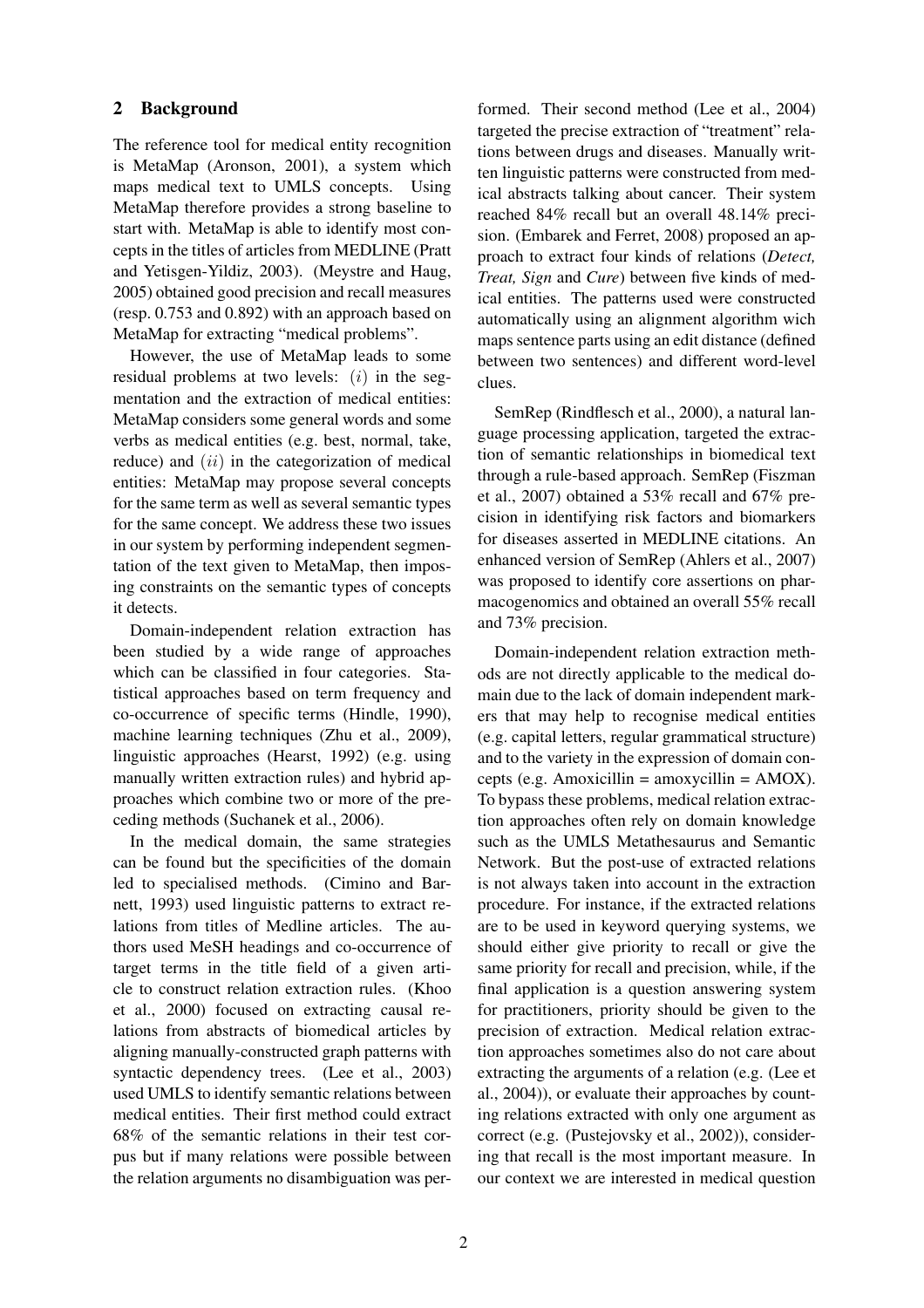answering systems as back-end and give priority to precision, considering the correct extraction of arguments as mandatory to validate the identified relations.

Most relation extraction methods rely on a corpus where example occurrences of the target relations can be found. For instance, given pairs of seed terms which are known to entertain the target relation, semi-supervised methods such as that introduced in (Hearst, 1992) collect occurrences of these term pairs in the corpus and use them to build relation patterns.

The selection of a relevant corpus is a key point here: for such a method to work, the corpus must contain mentions of the target relationship between these pairs of terms. We propose a method to increase the chances that such mentions are actually found in the selected texts.

## 3 Annotation Method

Our method is twofold. In a first step, we extract medical entities from sentences and determine their categories. In a second step, we extract semantic relations between the extracted entities.

## 3.1 Medical Entity Recognition

By "medical entity", we refer to an instance of a medical concept such as Disease or Drug. Medical entity recognition consists in: (i) identifying medical entities in the text and (ii) determining their categories. For instance, in the following sentence "ACE inhibitors reduce major cardiovascular disease outcomes in patients with diabetes.", the medical entity *ACE inhibitors* should be identified as a treatment and the medical entity *cardiovascular disease outcomes* should be identified as a problem.

One of the most important obstacles to identifying medical entities is the high terminological variation in the medical domain (e.g Swine influenza = swine flu = pig flu). MetaMap (Aronson, 2001) deals with this variation by using morphological knowledge found in the UMLS Specialist Lexicon and term variants present in the UMLS Metathesaurus. However, as mentioned in the Background section, some issues must still be addressed. According to empirical observations, the sentence and noun phrase segmentations provided by MetaMap is not as performant as the segmentation provided by other non-specialized tools known in Natural Language Processing. Besides, a disambiguation step is required on the obtained concepts.

To solve these problems, we propose an approach in three points:

- 1. Split the biomedical texts into sentences and extract noun phrases with non-specialized tools. We use LingPipe<sup>4</sup> and treetaggerchunker which offer a better segmentation according to empirical observations.
- 2. Determine medical entities as well as UMLS concepts and semantic types with MetaMap.
- 3. Filter the obtained medical entities with (i) a list of the most frequent/noticeable errors and (ii) a restriction on the semantic types used by MetaMap in order to keep only semantic types which are sources or targets for the targeted relations (cf. Table 1).

| Category         | <b>Example Semantic Types</b>   |  |  |  |  |
|------------------|---------------------------------|--|--|--|--|
| <b>Problem</b>   | Anatomical Abnormality, Injury  |  |  |  |  |
|                  | or Poisoning, Disease or Syn-   |  |  |  |  |
|                  | drome                           |  |  |  |  |
| <b>Treatment</b> | Pharmacologic Substance, Ther-  |  |  |  |  |
|                  | apeutic or Preventive Procedure |  |  |  |  |
| <b>Test</b>      | Diagnostic Procedure, Labora-   |  |  |  |  |
|                  | tory Procedure                  |  |  |  |  |

Table 1: Examples of categories and corresponding UMLS semantic types

## 3.2 Relation Extraction

Our approach is based on the use of linguistic patterns. For every couple of medical entities, we collect the possible relations between their semantic types in the UMLS Semantic Network (e.g. between the semantic types *Therapeutic or Preventive Procedure* and *Disease or Syndrome* there are five relations: *treats*, *prevents*, *complicates*, etc.). We construct patterns for each relation type (cf. Section 3.3) and match them with the sentences in order to identify the correct relation. The relation extraction process relies on two criteria: (i) a degree of specialization associated to each pattern and (ii) an empirically-fixed order associated to each relation type which allows to order the patterns to be matched. We target six relation types, described in Figure 1.

<sup>4</sup>http://alias-i.com/lingpipe/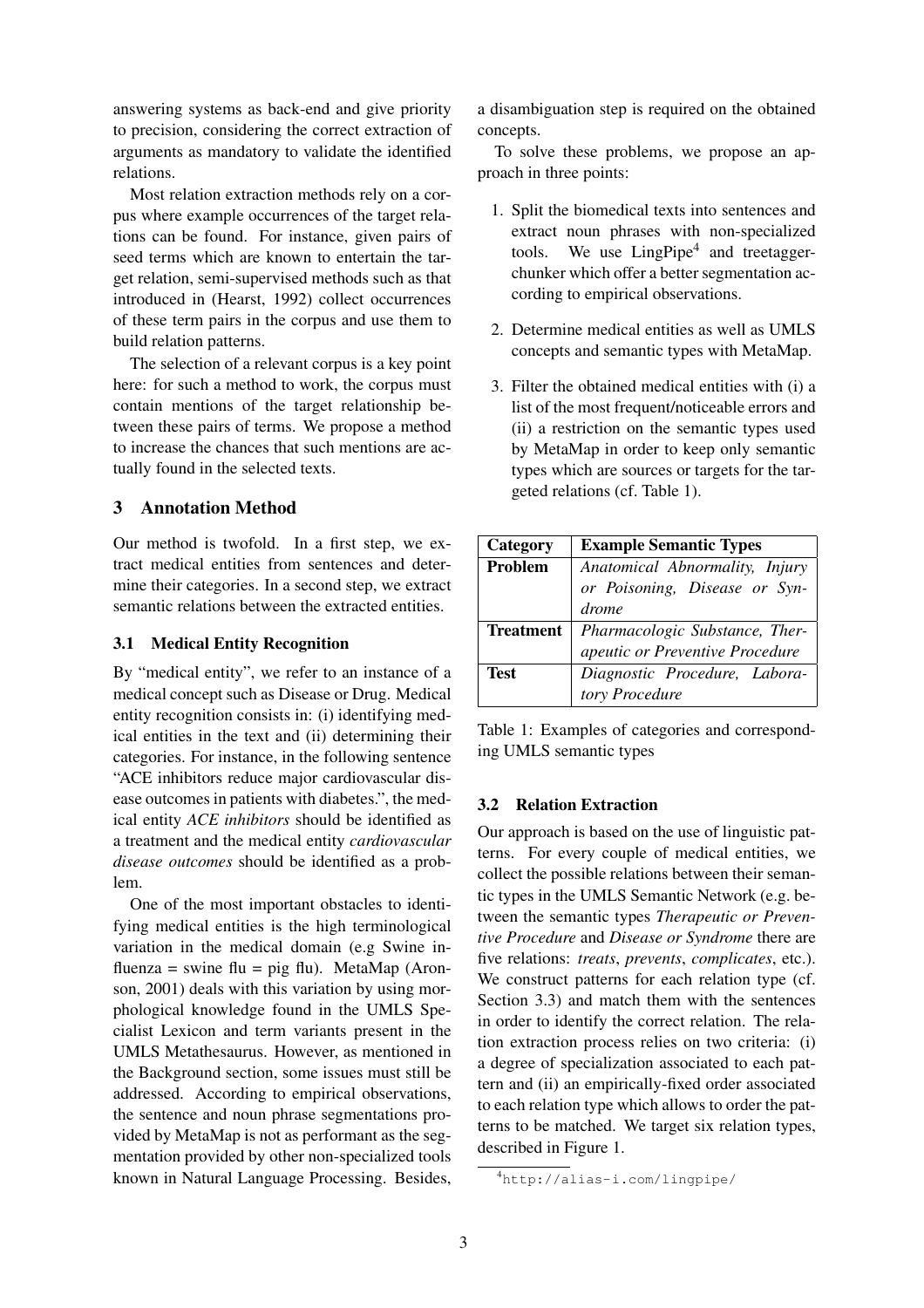| <b>Relation</b> | Pattern number | <b>Simplified examples</b>                       |  |  |  |
|-----------------|----------------|--------------------------------------------------|--|--|--|
| causes          |                | $\dots$ E1 <i>may trigger</i> E2 $\dots$         |  |  |  |
| diagnoses       |                | E1 is the best test for (the diagnoses of)? $E2$ |  |  |  |
| treats          | 46             | $\dots$ E1 was found to reduce E2 $\dots$        |  |  |  |
| prevents        |                | E1 for prophylaxis against $E2$                  |  |  |  |

Table 2: Examples of relation patterns



Figure 1: Excerpt of the Relations Ontology

## 3.3 Pattern Construction

Semantic relations are not always expressed with explicit words such as *treat* or *prevent*. They are also frequently expressed with combined and complex expressions. Therefore, it is difficult to build patterns which can cover all relevant expressions. However, the use of patterns is one of the most effective methods for automatic information extraction from textual corpora if they are efficiently designed (Cimino and Barnett, 1993; Lee et al., 2004; Embarek and Ferret, 2008).

To build patterns for a target relation *R*, we used a corpus-based strategy akin to that of (Hearst, 1992) and followers. We illustrate it with the *treats* relation. To apply this strategy we first need seed terms corresponding to pairs of concepts known to entertain the target relation *R*. To obtain such pairs, we extracted from the UMLS Metathesaurus all the couples of concepts connected by the relation *R*. For instance, for the *treats* Semantic Network relation, the Metathesaurus contains 45,145 *treatment-problem* pairs linked with the "may treat" Metathesaurus relation (e.g. *Diazoxide may treat Hypoglycemia*).

We then need a corpus of texts where occurrences of both terms of each seed pair will be looked for. We build this corpus by querying the PubMed Central database<sup>5</sup> (PMC) of biomedical articles with focused queries. These queries try to identify articles that have high chances of containing the target relation between the two seed concepts. We aimed to optimize precision, therefore we applied the following principles.

- Since PMC, like PubMed, is indexed with MeSH headings, we restrict our set of seed concepts to those which can be expressed by a MeSH term.
- We impose a MeSH-based search mode to PMC by adding the /MH qualifier to the concepts.
- We also want these concepts to play an important role in the article. One way to specify this is to ask for them to be 'major topics' of the paper they index ([MAJR] field in PubMed or PMC; note that this implies /MH).
- Finally, the target relation should be present between the two concepts. MeSH and PMC provide a way to approximate a relation: some of the MeSH subheadings (e.g., *therapy* or *prevention and control*) can be taken as representing underspecified relations, where only one of the concepts is provided. For instance, *Rhinitis, Vasomotor/TH* can be seen as describing a *treats* relation (/TH) between some unspecified treatment and a *rhinitis*. Unfortunately, MeSH indexing does not allow the expression of full binary relations (i.e., linking two concepts), so we had to keep this approximation.

Queries are thus designed according to the following model: <*problem*>*/TH[MAJR] and* <*treatment*>*/MH*.

They are submitted to PMC to obtain full-text articles on the required topics. This method should

<sup>5</sup>http://www.ncbi.nlm.nih.gov/pmc/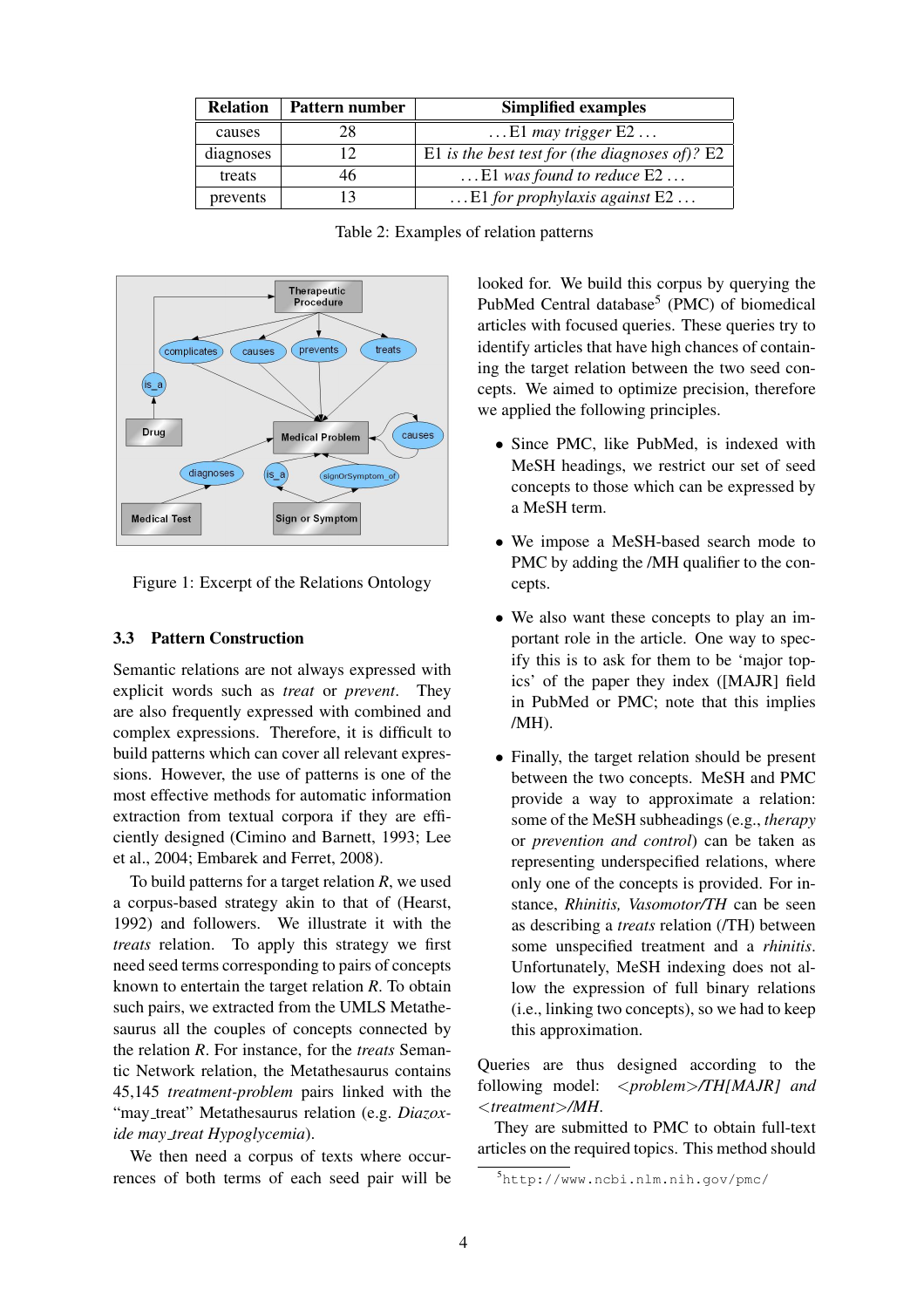increase the chances of obtaining sentences where one of the reference relations occurs, and provides a large variety of expressions of the target relation.

The resulting corpus contains a set of medical articles in XML format. From each article we construct a text file by extracting relevant fields such as the title, the summary and the body (if they are available). Then, we split every text into sentences using the segmentation model of the Ling-Pipe project. We apply MetaMap on each sentence and keep the sentences which contain at least one couple of concepts (c1, c2) connected by the target relation *R* according to the Metathesaurus.

This semantic pre-analysis reduces the manual effort required for subsequent pattern construction, which allows us to enrich the patterns and to increase their number. The patterns constructed from these sentences consist in regular expressions taking into account the occurrence of medical entities at precise positions. Table 2 presents the number of patterns constructed for each relation type and some simplified examples of regular expressions. A similar process was performed to extract another different set of articles for our evaluation.

#### 4 Evaluation

In this section, we present our evaluation method and the obtained results for medical entity recognition and the extraction of treatment relations.

#### 4.1 Evaluation Method

To build an evaluation corpus, we queried Pub-MedCentral with MeSH queries (e.g. *Rhinitis, Vasomotor/th[MAJR] AND (Phenylephrine OR Scopolamine OR tetrahydrozoline OR Ipratropium Bromide*)). Then we chose a subset of 20 varied articles (e.g. reviews, comparative studies). We verified that no article of the evaluation corpus is used in the pattern construction process. The last stage of preparation was the manual annotation of medical entities and treatment relations in these 20 articles (total = 580 sentences). Figure 2 shows an example of an annotated sentence.

We use the standard measures of recall, precision and F-measure. The precision of named entity recognition depends both on the textual boundaries of the extracted entity and on the correctness of its associated category (semantic type). In our evaluation, boundary-only errors cost half a point and the precision is calculated according to the following formula:

$$
Precision = \frac{C + 0.5 \times B + 0 \times T}{N}
$$
 (1)

- *C*: number of correct entities.
- *B*: number of entities with correct semantic type but incorrect boundaries.
- *T*: number of entities with wrong semantic types.
- *N*: total number of retrieved entities.  $(C + B)$  $+ T = N$

The recall of named entity rceognition was not measured due to the difficulty of annotating manually all the medical entities in our corpus. For the relation extraction evaluation, recall is the number of correct treatment relations found divided by the total number of treatment relations. Precision is the number of correct treatment relations found divided by the number of treatment relations found.

#### 4.2 Results

Table 3 shows the precision of medical entity recognition obtained by our entity extraction approach (text to sentences segmentation with Ling-Pipe, sentence to noun phrase segmentation with treetagger-chunker and stoplist filtering), using *LTS+MetaMap*, compared to the simple use of MetaMap. Entity type errors are denoted by  $T$ , boundary-only errors are denoted by B and precision is denoted by  $P$ .

The *LTS+MetaMap* method led to a significant increase in the precision of medical entities recognized by MetaMap. Actually, LingPipe outperformed MetaMap in sentence segmentation on our test corpus. LingPipe found 580 correct sentences where MetaMap found 743 sentences containing boundary errors and some sentences were even cut in the middle of medical entities (most often due to abbreviations). A qualitative study

| $<$ relation $>$                                                         |  |
|--------------------------------------------------------------------------|--|
| $\langle$ name $\rangle$ treat $\langle$ /name $\rangle$                 |  |
| $\leq$ <b>sentence</b> $\geq$ A subsequent study of patients with        |  |
| cSSSI also found that daptomycin resulted                                |  |
| in faster clinical improvement                                           |  |
| $\langle$ status $\rangle$ established-known $\langle$ /status $\rangle$ |  |
| $<$ source $>$ daptomycin $<$ /source $>$                                |  |
| $\langle target \rangle$ <i>cSSSI</i> $\langle$ /target $\rangle$        |  |
| $\langle$ /relation $>$                                                  |  |
|                                                                          |  |

Figure 2: Example of manual annotations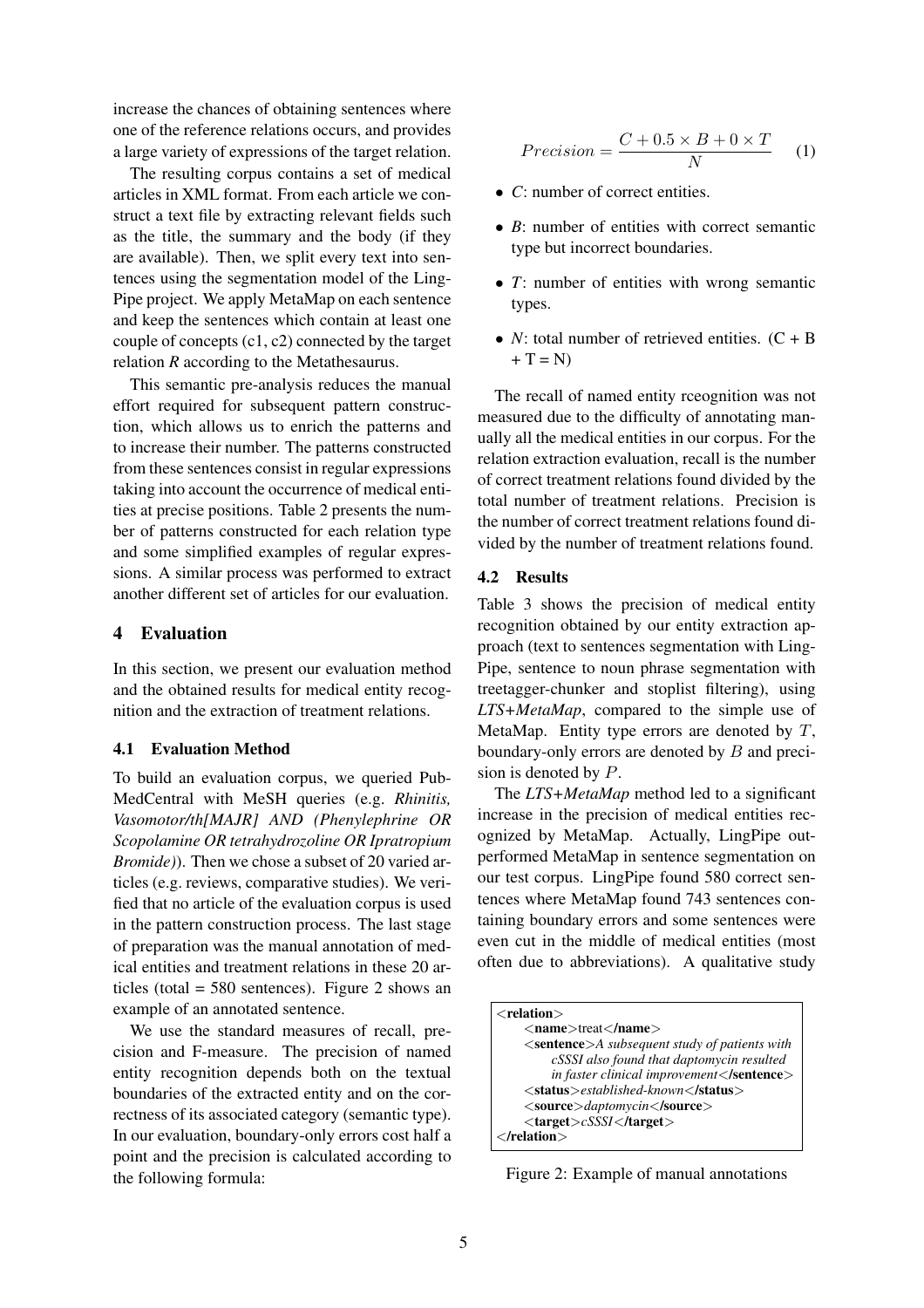|                               | $LTS + MetaMap$ |       |       | <b>MetaMap</b> |       |       |
|-------------------------------|-----------------|-------|-------|----------------|-------|-------|
|                               | Tr              | Br    | P     | Tr             | Br    | P     |
| Disease Or Syndrome           | 9.81            | 26.48 | 76.94 | 9.09           | 52.27 | 64.77 |
| Injury or poisoning           | 26.19           | 35.71 | 55.95 | 33.33          | 34.84 | 49.24 |
| <b>Neoplastic Process</b>     | 37.5            | 12.50 | 56.25 | 29.03          | 6.45  | 67.74 |
| <b>Anatomical Abnormality</b> | 40.00           | 0.00  | 60.00 | 85.71          | 0.00  | 14.28 |
| Cell or Molecular Dysfunction | 44.44           | 44.44 | 27.79 | 66.66          | 25.00 | 20.83 |
| Total                         | 12.23           | 27.10 | 74.21 | 30.08          | 30.52 | 54.62 |

Table 3: Medical entity extraction according to semantic types. Tr = T/N, type error rate;  $Br = B/N$ , boundary error rate;  $P = precision$ . All results are percentages.

of the noun phrases extracted by MetaMap and Treetagger-chunker also shows that the latter produces less boundary errors.

For the extraction of treatment relations, we obtained 60.46% recall, 75.72% precision and 67.23% F-measure. Other relevant approaches to our work like (Lee et al., 2004) obtained 84% recall, 48.14% precision and 61.20% F-measure for the extraction of treatment relations. Semrep (Ahlers et al., 2007) obtained 54% recall, 84% precision and 68.21% F-measure on a set of predications including the treatment relationship (i.e. administrated to, manifestation of, treats). However, given the differences in corpora and in the nature of relations, these comparisons must be considered with caution.

## 5 Annotation and exploration platform: MeTAE

We implemented our approach in the MeTAE<sup>6</sup> platform which allows to annotate medical texts or files and writes the annotations of medical entities and relationships in RDF format in external supports (cf. Figure 3). MeTAE allows also to explore sematically the available annotations through a form-based interface. User queries are reformulated in SPARQL language according to a domain ontology which defines the semantic types associated to the medical entities and the semantic relationships with their possible domains and ranges. Answers consist in sentences whose annotations conform to the user query and their corresponding documents (cf. Figure 4).



Figure 3: MetAE - Annotation Interface



Figure 4: MeTAE - Exploration Interface

## 6 Discussion

Several semantic relation extraction approaches only address relation detection (e.g. find that a sentence contains the searched relation (Lee et al., 2004)). In the context of medical question-answering systems, we are not only interested in relation detection but also in the linked medical entities. We focus on searching <source,relation,target> triples such that the source and the target have known categories (semantic types) and such that the relation is valid w.r.t domain knowledge and w.r.t linguistic considerations (i.e. the sentence really says that the source treats the target). In this context, the same sentence may contain several triples

<sup>&</sup>lt;sup>6</sup>An enhanced version of the platform MeTAE will be available online very shortly at http://www.limsi.fr/ Individu/abacha/metae.html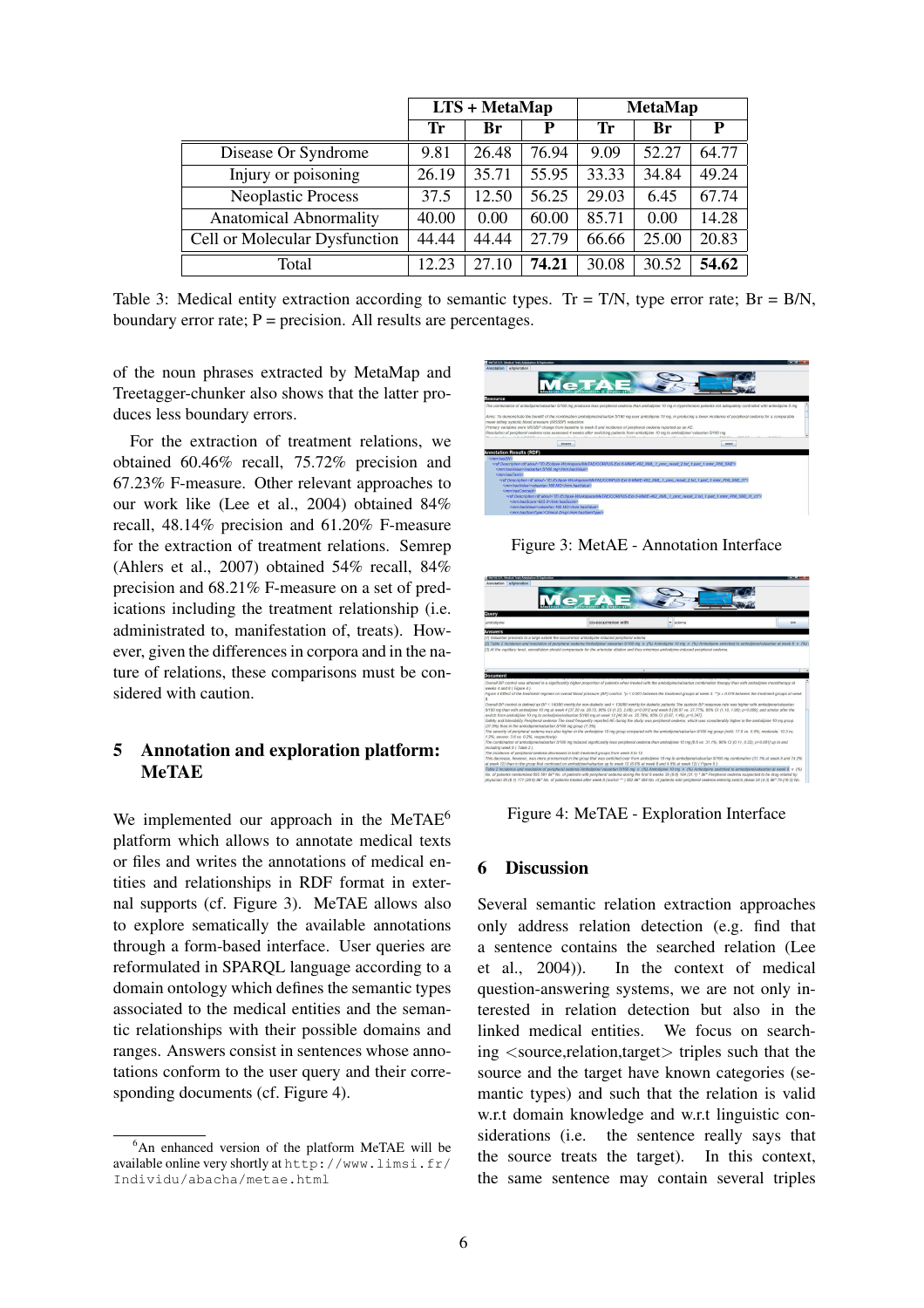<source,relation,target>.

A first analysis of the false positives shows that the main error causes are: (i) errors in the extraction of medical entities (ii) patterns of the treatment relation that cover also forms of expression of other relations and (iii) sentences that contain possible source and target entities without them being connected with the treatment relation.

We obtained good results in precision and Fmeasure compared to other semantic relation extraction approaches. This meets our initial objective, which is to have a high precision in relation extraction in order to build efficient questionanswering systems.

## 7 Conclusion

In this paper, we presented a knowledge and linguistic-based approach for the extraction of medical entities and the semantic relations linking them. This approach is based on two main steps: (i) the recognition of medical entities with an enhanced use of MetaMap and (ii) the exploitation of linguistic patterns taking into account the semantic types of medical entities. The results obtained on a real test corpus show the effectiveness of our approach and its advantages for question-answering systems.

In short-term perspectives, we intend to study the false negatives in order to improve our patterns. We also intend to design a method which extracts automatically contextual information such as the status of the relation (e.g. hypothetical, established-known) and information about patients (e.g. gender, age).

#### References

- Caroline B. Ahlers, Marcelo Fiszman, Dina Demner-Fushman, François-Michel Lang and Thomas C. Rindflesh. 2007. *Extracting Semantic Predications From Medline Citations for Pharmacogenomics*. Pacific Symposium on Biocomputing, 2007
- Alan R. Aronson. 2001. *Effective mapping of biomedical text to the UMLS Metathesaurus: the MetaMap program*. AMIA Annu Symp Proc, 17-21.
- J.J. Cimino and G.O. Barnett. 1993. *Automatic knowledge acquisition from MEDLINE*. Methods of Information in Medicine;32(2);120-130.
- Mehdi Embarek and Olivier Ferret. 2008. *Learning Patterns for Building Resources about Semantic Relations in the Medical Domain*. Proceedings of the Sixth International Language Resources and Evaluation (LREC'08).
- Rolf Engelbrecht. 1997. *Expert systems for medicine functions and developments*. Zentralbl Gynakol;119(9):428-34.
- Marcelo Fiszman, Graciela Rosemblat, Caroline B Ahlers, Thomas C Rindflesch. 2007. *Identifying risk factors for metabolic syndrome in biomedical text*. AMIA Annu Symp Proc, 249-253.
- Marti A. Hearst. 1992. *Automatic Acquisition of Hyponyms from Large Text Corpora*. Proceedings of the 14th conference on Computational linguistics, 539-545.
- Donald Hindle. 1990. *Noun classification from predicate argument structures*. In Proceedings of the 28th annual meeting on Association for Computational Linguistics, 268-275.
- Martyn O. Hotvedt. 1996. *Continuing medical education: actually learning rather than simply listening*. JAMA 1996, 275:1638.
- Christopher S. G. Khoo, Syin Chan, and Yun Niu. 2000. *Extracting Causal Knowledge from a Medical Database Using Graphical Patterns*. In Proceedings of 38th Annual Meeting of the ACL, Hong Kong.
- Chew-Hung Lee, Jin-Cheon Na, and Christopher Khoo. 2003. *Ontology Learning for Medical Digital Libraries*. Proceedings of the 6th International Conference of Asian Digital Library, 302-305.
- Chew-Hung Lee, Christopher Khoo and Jin-Cheon Na. 2004. *Automatic identification of treatment relations for medical ontology learning: An exploratory study*. Proceedings of the Eighth International ISKO Conference, 245-250.
- Stéphane M. Meystre and Peter J. Haug. 2005. Com*paring natural language processing tools to extract medical problems from narrative text*. AMIA Annu Symp Proc, 525-9.
- Wanda Pratt and Meliha Yetisgen-Yildiz. 2003. *A Study of Biomedical Concept Identification: MetaMap vs. People*. AMIA Annu Symp Proc, 529- 533.
- Denys Proux, Franois Rechenmann, and Laurent Julliard. *A Pragmatic Information Extraction Strategy for Gathering Data on Genetic Interactions*. Proceedings of the Eighth International Conference on Intelligent Systems for Molecular Biology, p.279- 285, August 19-23, 2000.
- James Pustejovsky, José M. Castaño, Jason Zhang, M. Kotecki, and B. Cochran. 2002. *Robust Relational Parsing over Biomedical Literature: Extracting Inhibits Relations*. Pacific Symposium on Biocomputing, 362-373.
- Thomas C. Rindflesch, Carol A. Bean and Charles A. Sneiderman. 2000. *Argument Identification for Arterial Branching Predications Asserted in Cardiac Catheterization Reports*. AMIA Annu Symp Proc, 704-708.